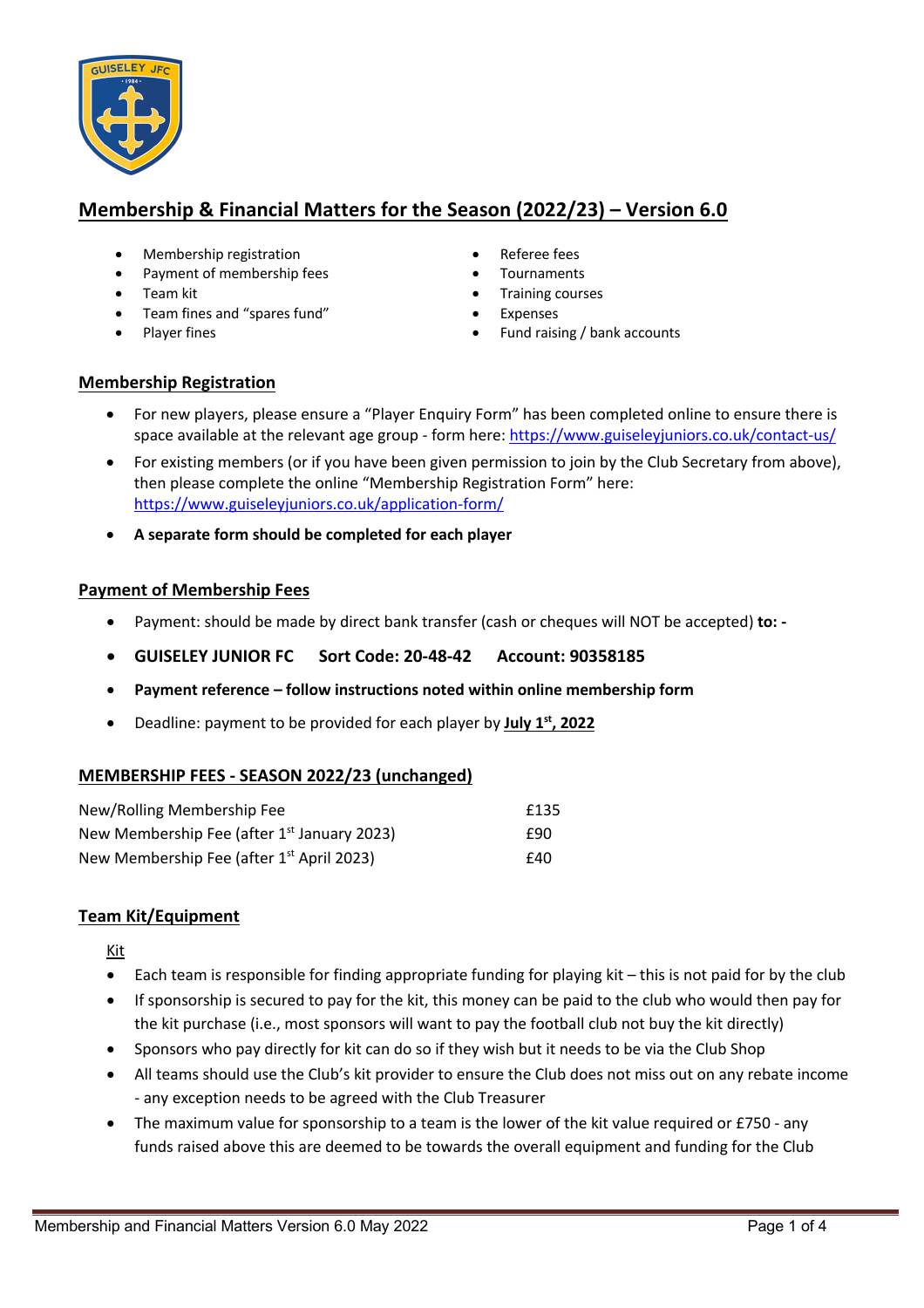

- For any supplementary kit or replenishment required, the spares fund may be allocated to this if enough funds remain, see below under "team fines & spares funds"
- Only numbers (not names or initials) should appear on sponsored kits or those supplied by the Club. The only exception would be initials on training tops if paid for by parents directly
- Process to follow is found on the club website: https://www.guiseleyjuniors.co.uk/logo-guidelines/

## Equipment

- Provision of basic equipment will be provided by the club e.g., match ball, training balls (1x player), cones/markers, bibs, first aid kit, respect barrier (if required) - this will not be renewed each year, only when required, please request only what is needed
- Equipment will be recorded against each team to ensure appropriate spend for each team and that a correct stock record is held – the property remains that of the Club and would need to be returned on request by the Committee
- Equipment should be requested to the Treasurer who will assess the request and either purchase the equipment (for example if bulk purchasing ensures better value) or authorisation will be given to the team to purchase and be reimbursed via expense process, see below – note authorisation must be given **PRIOR** to any equipment being purchased otherwise re-imbursement may not be given
- Equipment request form is found here: https://www.guiseleyjuniors.co.uk/club-documents-links/

# **Team Fines & Spares Funds**

- Within the Clubs Annual Budget, each team will be allocated a sum of (a maximum) £50 for the payment of administrative fines and replenishment of any equipment or kit as required in a season
- The value available will be reduced by the amount paid by the Club for fines on behalf of the team
- The remaining value can be used for equipment and kit replenishment whereby monies can be drawn down by the team Manager having requested this to the Club Treasurer
- If additional fines are incurred after the fund has been exhausted in any season, the value of the fines will be deducted from the subsequent season's team fund
- All claims must be issued to the Club Treasurer during the current season and no monies can be carried forward to the subsequent season

#### **Player Fines**

- These need to be paid for by the player (or parent/guardian) the Club may need to pay the fine to prevent further penalties for the team/club, but the player will need to reimburse the Club
- Failure to pay the fine cost may result in the player being suspended by the Club

#### **Referees Fees**

- The value of claims for a referee should not exceed the associated League, or FA recommended amount payable, and a signed "Referee Expense Form" should be provided to the Club Treasurer
- Referee form can be found here: https://www.guiseleyjuniors.co.uk/club-documents-links/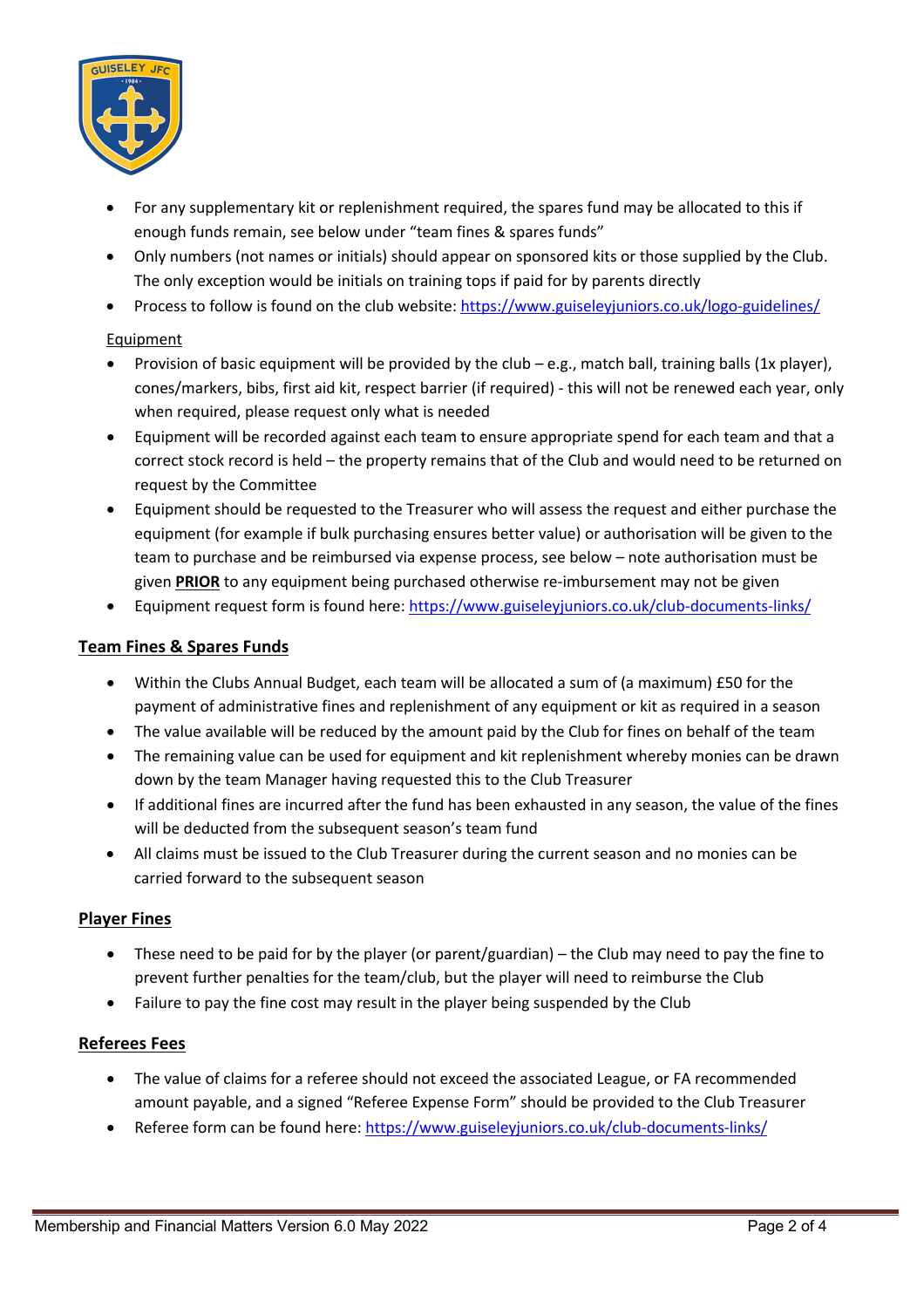

• Qualifying referees should complete their 5 required qualifying matches for the Club free of charge, pass their refereeing qualification course (which will be paid back afterwards by the Club), then charge the relevant amount per league rules/format

### **Tournaments**

- Participation in pre-season or end of season tournaments is completely at the discretion of the relevant team manager
- Expenses can be claimed by the manager up to a maximum of two entries per team per year (i.e., from August 1st to July 31st).

## **Training Course Pre-Authorisation**

- Except for 1st Aid and Safeguarding renewals, all training Courses must be **pre-Authorised** by any two of the Club Chairperson, Secretary or Treasurer - a copy of email confirmation should be kept
- After completion of the course the attendee can claim the fees reimbursement by sending a Club "Expenses Claim Form" along with the pre-authorisation and relevant receipts – all of these should be sent to the Club Treasurer

#### **Expenses Reimbursement**

- Any applications for reimbursement of expenses must be submitted on a Club "Expenses Claim Form" and sent to the Club Treasurer alongside all associated receipts
- Expenses would normally be for referee fees, courses (with pre-authorisation), equipment (with preauthorisation), spares requests, or tournament fees
- Expenses for any other type of expenditure must be approved by the Club Treasurer **PRIOR** to the expenditure being made - a copy of the email authorisation should be kept for submission with the expense form when subsequently claiming the expense
- Expenses should be claimed within three months of the expenditure being incurred otherwise may be rejected
- Expense claim form can be found here: https://www.guiseleyjuniors.co.uk/club-documents-links/

#### **Fund raising**

- Any funds raised by managers, coaches, parents, members, representatives, or associates is deemed to be for the Club overall, not specific teams – the exception is kit sponsorship as noted in "Team Kit"
- Applications for grants and/or sponsorship greater than £750 can only be made with the approval of the Club Committee and co-ordinated through the Club Treasurer
- All sponsorship/grants/donations/monies collected should be paid into the Club bank account as soon as practically possible, via the Club Treasurer
- It is not the Club's intention to collect fees from members at training sessions as these are covered in the membership fee paid annually
- "Unofficial funds" if managers instigate collections from members or parents or other representatives at training sessions or other activities (over and above the Club membership fee – e.g.,